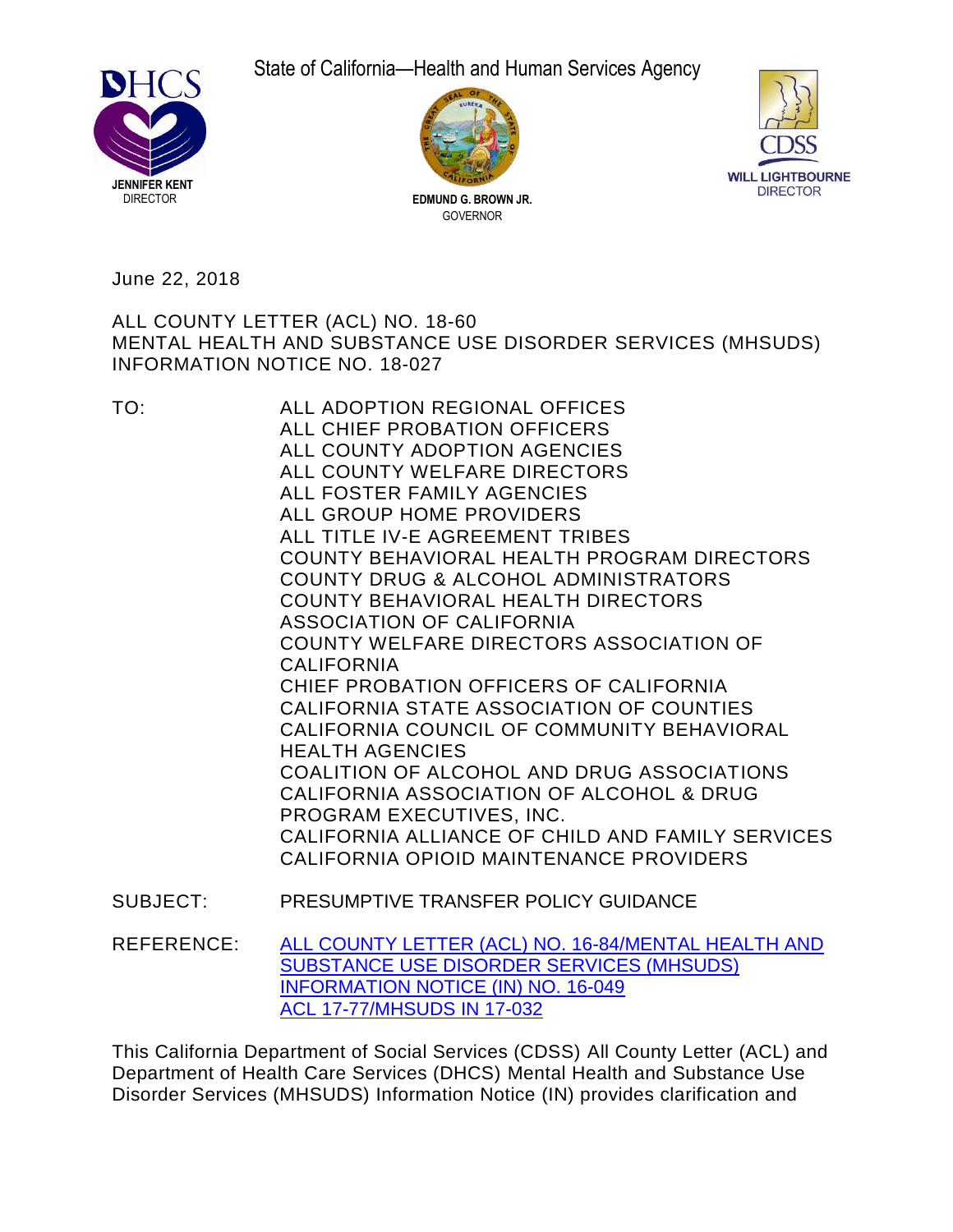guidance to county Mental Health Plans (MHPs), county probation agencies, and child welfare agencies regarding implementation of presumptive transfer of specialty mental health services (SMHS) for children, youth, and non-minor dependents (NMD) in foster care. This ACL/IN also provides as attachments presumptive transfer procedural flowcharts and notification form templates.

## **BACKGROUND**

 Assembly Bill (AB) 1299 (Ridley-Thomas, Chapter 603, Statutes of 2016) established presumptive transfer. Presumptive transfer means a prompt transfer of the responsibility for providing or arranging and paying for SMHS from the county of original jurisdiction to the county in which the foster child or youth resides. Presumptive transfer is intended to provide children and youth in foster care who are placed outside their counties of original jurisdiction timely access to SMHS, consistent with their individual strengths and needs, and Medicaid Early and Periodic Screening Diagnostic and Treatment requirements.

 Children and youth removed from the home and care of their parents and placed in protective custody, or foster care, are legal dependents or wards of the juvenile court in the county where the removal occurred. The county that establishes dependency or wardship of a child or youth is the county of original jurisdiction, and is referred to as the "county of original jurisdiction" for the purposes of presumptive transfer.

 CDSS and DHCS issued ACL 17-77/MHSUDS IN 17-032 on July 14, 2017, which established initial policy guidance regarding presumptive transfer, including the role of Child and Family Teams (CFT) in presumptive transfer. The ACL/IN indicated the Departments would issue further policy guidance regarding expedited transfers, informing notices, and other implementation tools.

### **EXPEDITED TRANSFERS**

 California Welfare and Institutions (W&I) Code Section 14717.1(b)(2)(F) requires a procedure for expedited transfers within 48-hours of placement of the foster child or youth outside of the county of original jurisdiction. The procedural steps for presumptive transfer described in ACL 17-77/MHSUDS IN 17-032 operationalize the presumptive transfer of the responsibility for the provision, arrangement, and payment of SMHS immediately upon placement. In situations when a foster child or youth is in imminent danger to themselves or others or experiencing an emergency psychiatric condition, MHPs must provide SMHS immediately, and without prior authorization.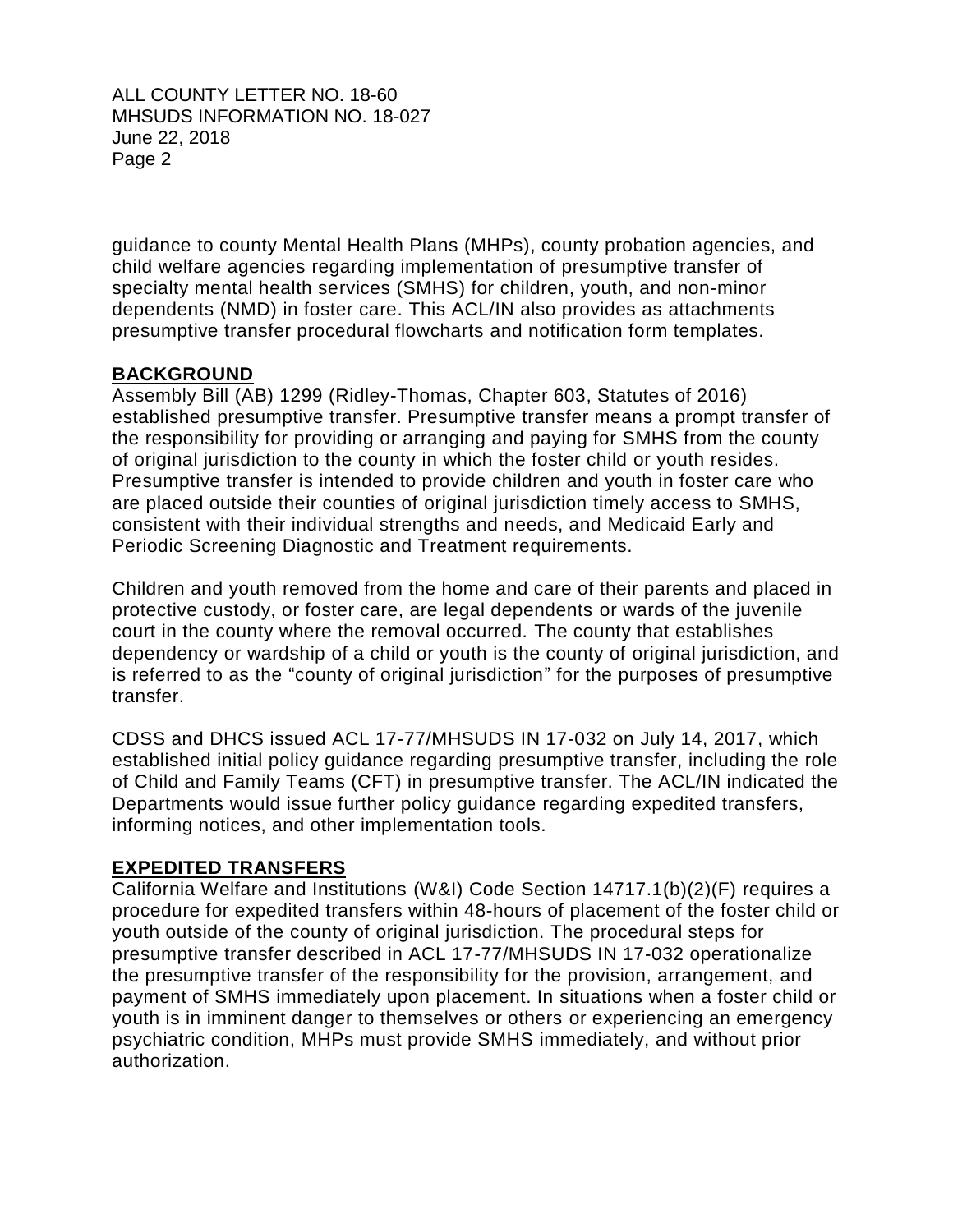There may be instances when a child or youth must be moved to a new placement outside of the county of original jurisdiction for his or her safety and a CFT meeting is unable to be convened prior to placement. In these instances, the county placing agency must immediately contact the MHP in the county of residence to notify the MHP of the placement and the need to provide or arrange and pay for SMHS to meet the needs of the child or youth. Counties may use the presumptive transfer county points of contact list on this webpage: [http://www.cdss.ca.gov/County-](http://www.cdss.ca.gov/County-Offices)[Offices](http://www.cdss.ca.gov/County-Offices) to assist with the expedited transfer of SMHS.

 DHCS and CDSS will continue to collaborate with stakeholders to determine if there is a situation or context that will necessitate changes to this guidance regarding expedited transfer.

# **PROCEDURAL FLOWCHARTS**

 The attached procedural flowcharts (Attachments A and B) address presumptive transfer in situations in which a waiver of presumptive transfer (waiver) is not requested and in situations in which a waiver is requested. The flowcharts depict procedural and notification timeframes, and the parties that must be notified at various points of time during presumptive transfer and the placement process. In conjunction with previously established policy guidance, the flowcharts provide visual guides intended to assist local systems with implementing presumptive transfer and develop their own process mapping.

### *Condition C*

 As described in ACL 17-77/MHSUDS IN 17-032, Condition C applies to any foster child or youth who resides in a county other than the county of original jurisdiction after June 30, 2017, who continues to reside outside of the county of original jurisdiction after December 31, 2017, and for whom the responsibility to provide or arrange, and pay for SMHS, has not transferred to the county of residence. Under Condition C, placing agencies are required to complete notification responsibilities regarding conditions of presumptive transfer, waiver requests, and waiver determinations 10-days prior to the foster child or youth's next scheduled status review held after December 31, 2017. Status review hearings are conducted pursuant to W&I Code Section 366 and/or W&I Code Section 727.2(c). The processes applicable to Conditions C are depicted in the flowcharts.

# **OUT OF COUNTY PLACEMENT NOTIFICATION REQUIREMENTS**

 Placing agencies are responsible for informing the following individuals or parties about presumptive transfer requirements, a description of the exceptions, and the right to request a waiver: the foster child or youth in care, the foster child or youth's attorney, the person or agency responsible for making mental health care decisions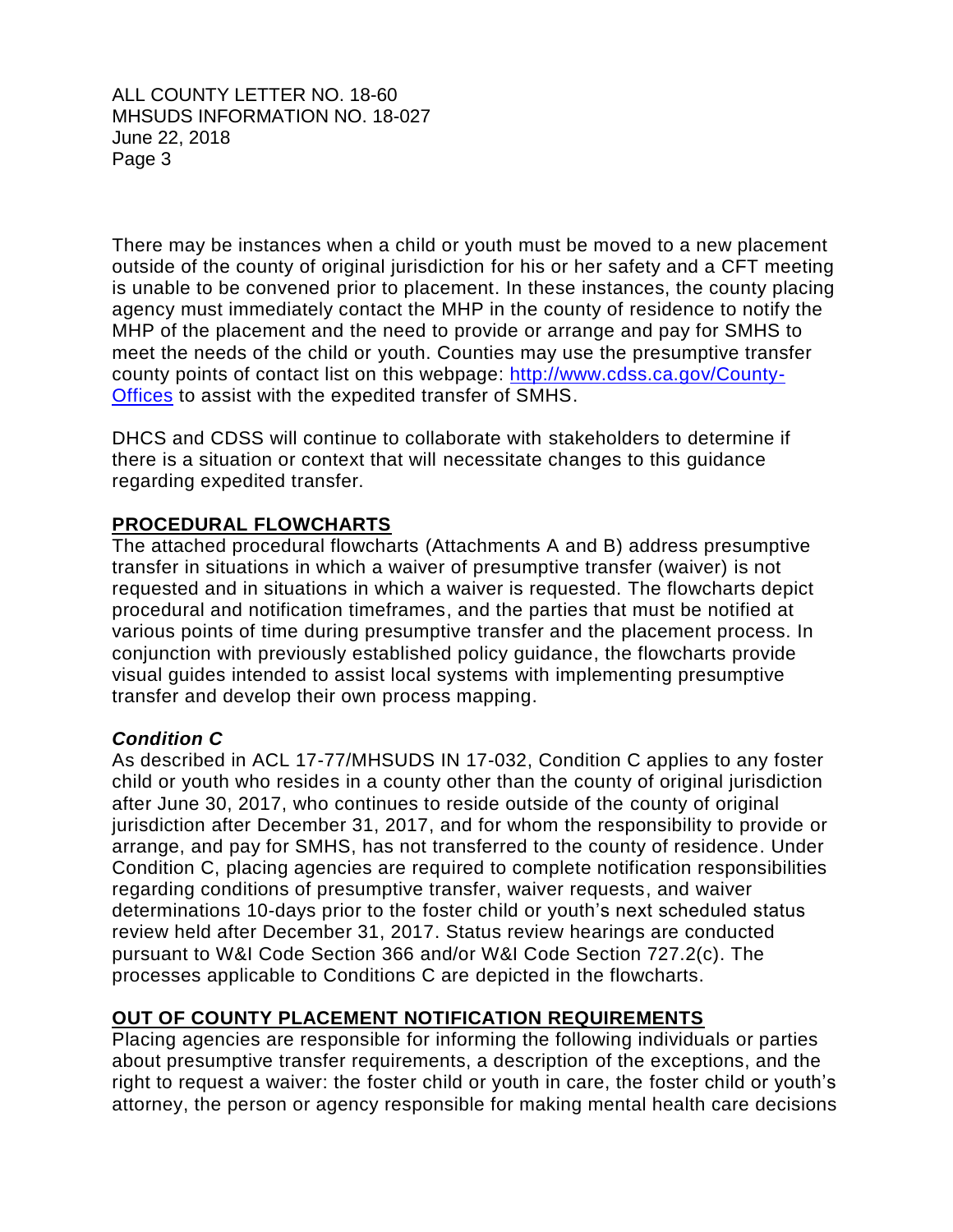on behalf of the foster child or youth, and the assigned social worker and/or juvenile probation officer. Attachment C provides a template informing notice that placing agencies may use for this purpose. The placing agency should document these notifications in the child or youth's case file. This documentation may include, but is not limited to, copies of signed forms, copies of CFT meeting agendas and meeting notes that document presumptive transfer discussions, and narrative case plan notes. Placing agencies must also notify the CFT coordinator or all members of the CFT; this notification may be written and/or verbal.

 In addition to and separate from the informing requirements described above, pursuant to W&I Code Section 361.2(h) and [ACL 17-81,](http://www.cdss.ca.gov/Portals/9/ACL/2017/17-81.pdf?ver=2017-08-07-140504-443) any time the decision to place a dependent foster child or youth in a county other than his or her county of original jurisdiction, county placing agencies are required to provide, at least 14 days prior to the date of placement, written notification to the child or youth's parent or legal guardian, the child or youth's attorney, and the child, if the child is 10 years of age or older, unless the child's health or well-being is endangered by delaying the action or would be endangered if prior notice were given. Documentation of this notification must be included in the child or youth's case file.

 For children and youth who are not receiving SMHS, placing agencies must still notify the MHP in the county of residence. These notification requirements can be met by completing the forms included as Attachments C and D, or similar forms.

 As described in ACL 17-77/MHSUDS IN 17-032, a waiver request must be made to the placing agency within seven calendar days of the placing agency's determination to place a child, youth, or NMD out of county. The date of the county's presumptive transfer informing notice starts the seven day time period for waiver requests.

 Each time a child is placed outside of the county of original jurisdiction, presumptive transfer and the waiver process apply. In the event that a child's placement status changes and the child is placed back within the county of original jurisdiction, the placing agency in the county of original jurisdiction must notify the MHP in the former county of residence as well as the MHP in the county of original jurisdiction that the responsibility for providing or arranging for the provision of SMHS is returning to the county of original jurisdiction. This notification should be made through each county MHPs designated presumptive transfer single point of contact.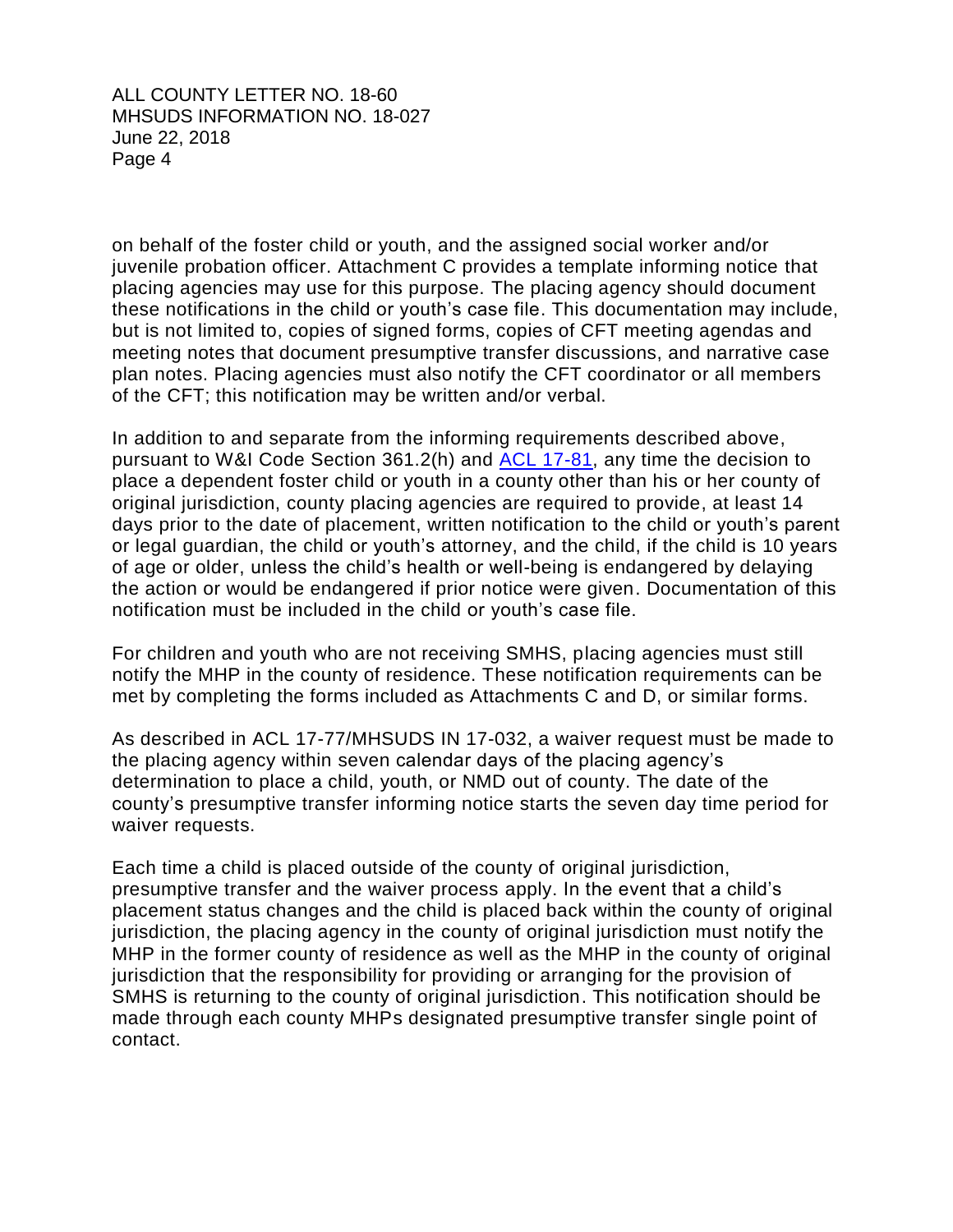County placing agencies may align or coordinate their existing policies and processes, including the use of locally developed forms, to ensure the notification requirements described above are met.

## **NOTIFICATION TEMPLATES**

 The following attached templates contain the required information for the placing agency to inform parties regarding presumptive transfer and the circumstance surrounding a waiver:

- Presumptive Transfer Informing Notice (Attachment C);
- Notice of Presumptive Transfer of SMHS for Foster Child or Youth Placed Out of County (Attachment D).
- Presumptive Transfer Waiver Request Form (Attachment E); and
- Presumptive Transfer Waiver Determination Notification (Attachment F).

 Placing agencies are not mandated to use the attached templates, however, they are encouraged to use or adapt them for local use as they contain all the necessary data elements for the intended notice. The attached templates are not intended to limit what a local system can design or use for the purposes of notifying parties involved in presumptive transfer.

# **CHILD AND FAMILY TEAM PROCESS**

 A CFT is a group of individuals that includes, at a minimum, the child or youth, family members, providers, natural community supports, and other individuals identified by the family who are invested in the child, youth, and family's success. Team members also include representatives from the placing agency, the MHP, or its contracted providers, and any other formal systems supporting the child, youth, or family.

 The CFT process drives case planning for children and youth involved in the child welfare and probation systems. The CFT process is also vital to effective care coordination when children and youth are also receiving SMHS. Since every child and youth in foster care is required to have a CFT, CDSS and DHCS strongly encourage county placing agencies, MHPs or their contracted providers, and community provider organizations to actively participate in an inclusive CFT process. Social workers and probation officers are required to consult with the CFT when discussing placement needs, services and supports to youth and families, and when developing a case plan for a child or youth.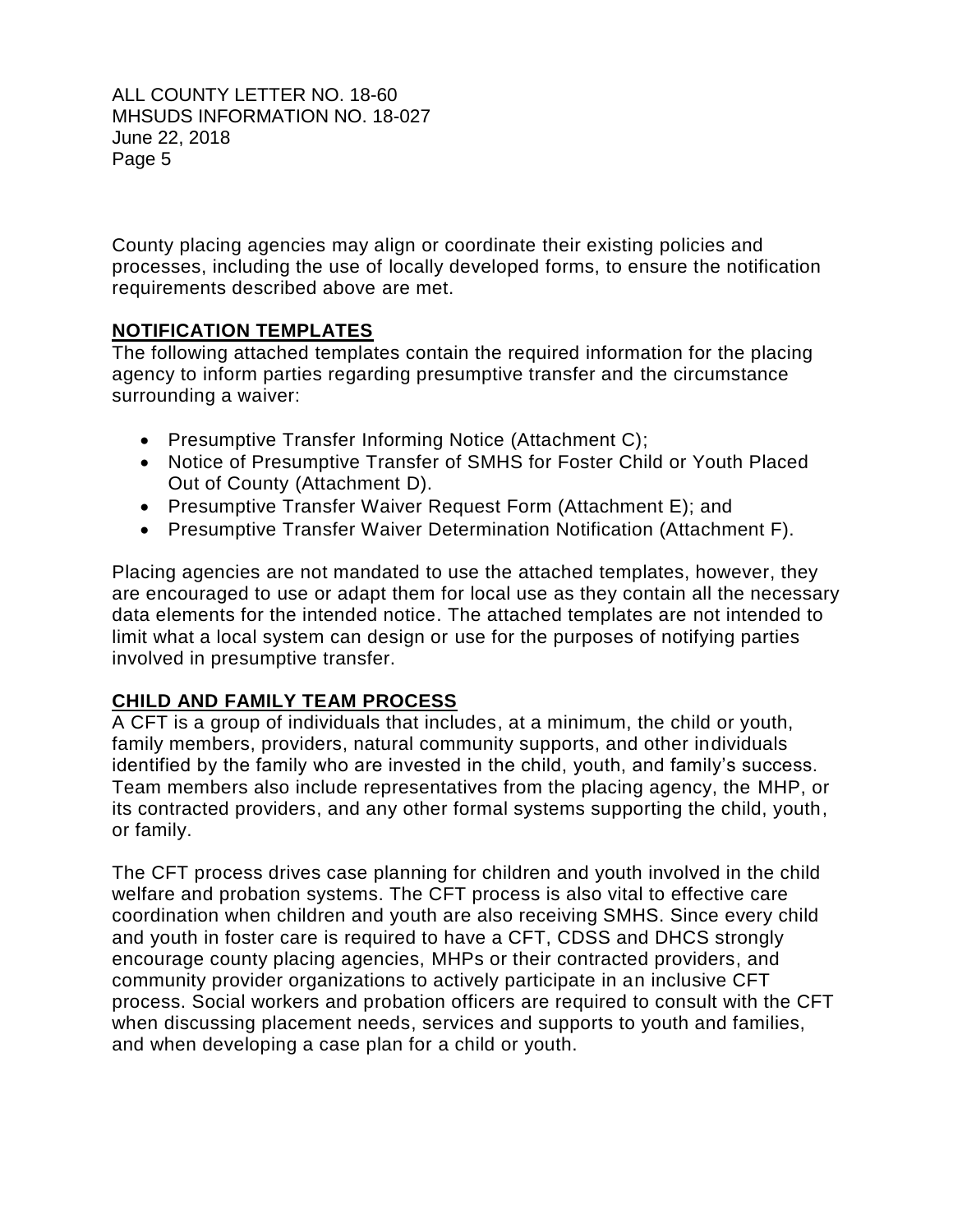#### **PRESUMPTIVE TRANSFER AND THE CHILD AND FAMILY TEAM PROCESS**

 Presumptive transfer must be discussed by the CFT in situations in which a child or youth is to be placed outside the county of original jurisdiction. The use of an effective CFT process is especially important when an out of county placement is being considered, and is the primary vehicle for coordinating care. The CFT process can help families develop and maintain respectful, trusting relationships that can, over time, lead to greater stability and improved outcomes. In the context of presumptive transfer, the CFT process informs placement decisions, as well as the child or youth's foster care case plan, and mental health treatment plan. If an out of county placement occurs and SMHS are presumptively transferred to the county of residence, the SMHS provider(s) from the county of residence MHP becomes part of the child or youth's CFT.

 The child welfare agency or probation department that maintains jurisdiction of the foster care case must ensure a CFT exists for the child or youth in foster care and is responsible for convening the CFT meetings regardless of the county of residence or the MHP responsible for providing SMHS. The county of original jurisdiction child welfare or probation agency responsible for placement must collaborate with the county of residence MHP, and the MHPs contract providers if applicable, to ensure a CFT exists and meetings occur.

 The placing agency and all involved entities must coordinate to ensure that there is a single CFT for each child or youth and his or her family. CFT membership is intentionally flexible and dynamic, so team participants will continue to change as needs and strengths change. Counties are encouraged to consider agreements and relationships established through the CFT process as a way to address questions, discuss concerns, develop resources, and solicit the input of other team members. When children, youth, and families give input and see their ideas reflected in the decisions and plans being implemented, they are more likely to reach a positive result.

 An effective CFT process allows the child or youth and families to actively participate in case planning, and may over time lead to an increase in positive outcomes, including improvements in placement stability. The CFT process represents an opportunity to mitigate the negative impacts a change in placement can have on a foster child or youth and his or her family. The CFT strives for permanency with the foster child or youth's own family or other resource families. As such, the CFT should develop a plan for the foster child or youth to return to his or her community with clear milestones, goals, and timelines, when appropriate. The plan should consider the desired outcomes for the foster child or youth,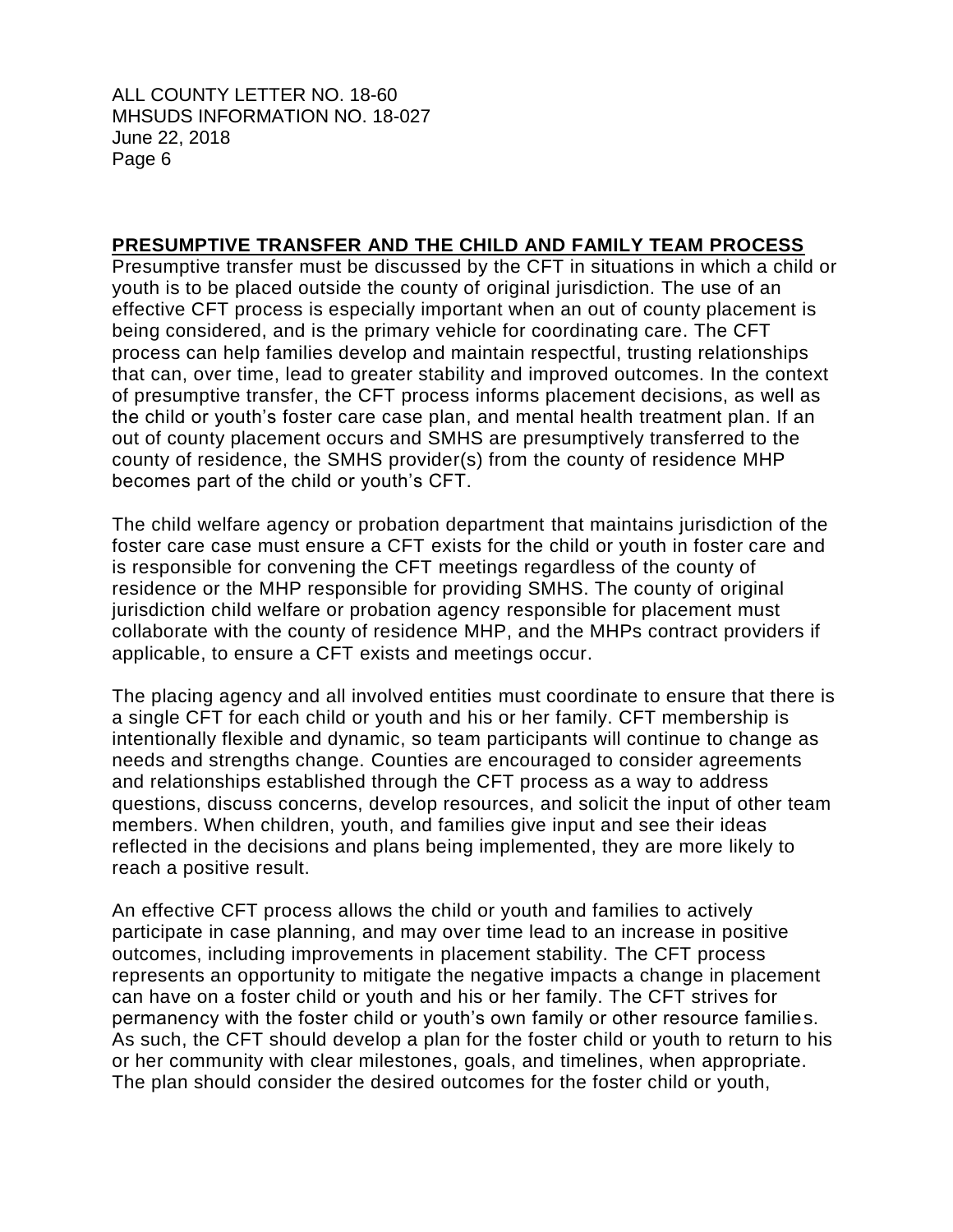including keeping the foster child or youth connected to relationships in the county of original jurisdiction if and when appropriate.

#### **EXCEPTIONS TO PRESUMPTIVE TRANSFER AND WAIVER DETERMINATIONS**

 While presumptive transfer is intended to ensure the timely provision of SMHS to foster children and youth placed outside of the county of original jurisdiction by promptly transferring the responsibility for the provision, arrangement, and payment of SMHS to the county of residence, there are instances when the responsibility for SMHS should remain with the county of original jurisdiction. Consequently, a set of exceptions to presumptive transfer are specified in [W&I Code Section](https://leginfo.legislature.ca.gov/faces/codes_displaySection.xhtml?lawCode=WIC§ionNum=14717.1.)  [14717.1\(d\)\(5\)\(A-D\)](https://leginfo.legislature.ca.gov/faces/codes_displaySection.xhtml?lawCode=WIC§ionNum=14717.1.) and described in ACL 17-77/MHSUDS IN 17-032.

 On a case-by-case basis, presumptive transfer may be waived. The responsibility for providing SMHS remains with the county of original jurisdiction when it is determined an exception exists and that the presumptive transfer waiver is appropriate an exception to presumptive transfer exists, waiver determinations are made by the placing agency of the county of original jurisdiction, in consultation with the CFT pursuant to the established conditions of and exceptions to presumptive transfer. When members.

#### *Waiver Determinations Roles and Responsibilities*

 The procedures and timeframes for waiver determinations are established in ACL 17-77/MHSUDS IN 17-032. Presumptive transfer can be waived based on a case- specific determination that an exception to presumptive transfer applies. Even if one of the exceptions is determined to apply, a waiver is contingent upon the MHP in the county of original jurisdiction demonstrating it has an existing contract with a specialty mental health care provider, or the ability to enter into a contract within 30 days of the placing agency's waiver decision, and the ability to deliver timely SMHS directly to the foster child.

 The individuals and agencies able to request a waiver of presumptive transfer are defined in [W&I Code, Section 14717.1\(d\)\(2\)](https://leginfo.legislature.ca.gov/faces/codes_displaySection.xhtml?sectionNum=14717.1.&lawCode=WIC) and clarified in [ACL 17-77/MHSUDS](http://www.cdss.ca.gov/Portals/9/ACL/2017/17-77.pdf?ver=2017-07-17-110909-783)  [IN 17-032.](http://www.cdss.ca.gov/Portals/9/ACL/2017/17-77.pdf?ver=2017-07-17-110909-783) Placing agencies may not consider requests to waive presumptive transfer from individuals or agencies other than those defined in statute and clarified in ACL 17-77/MHSUDS IN 17-032. Placing agencies, in consultation with the CFT, are responsible for determining if a waiver of presumptive transfer is appropriate. A waiver request places a hold on the transfer of responsibility for SMHS until such time that the placing agency in the county of original jurisdiction has made a determination that the waiver meets the required conditions and is in the best interest of the child or youth. In this situation, the county of original jurisdiction is responsible for continuing to provide, or arrange for the provision of,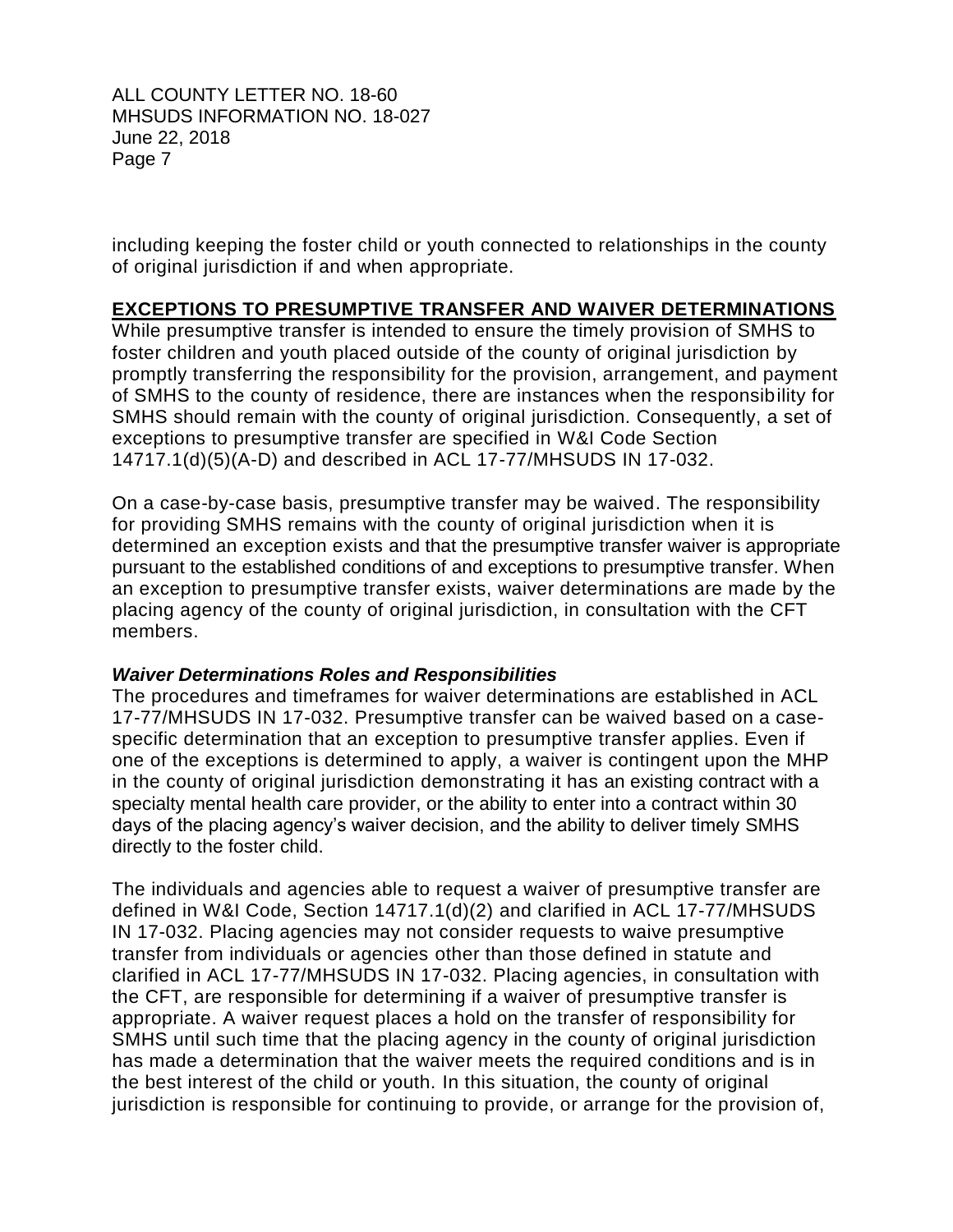$\overline{a}$ 

 and pay for SMHS to the child or youth without interruption until the placing agency makes a determination regarding the waiver.

### *Waiver Determinations and the Child and Family Team*

 When determining if a waiver of presumptive transfer is appropriate, placing agencies are required to consult with the foster child or youth, his or her parent, the CFT, and other professionals who serve the child or youth, as appropriate. As counties and local providers face questions and concerns related to presumptive transfer for individual children and families, the CFT process is the primary vehicle for finding solutions. The CFT process is intended to give children and families an opportunity to provide meaningful input into their case plans, including placement decisions, and other services in addition to SMHS, such as substance use disorder treatment, educational supports, and health care services.

#### *Short-Term Residential Therapeutic Program Placements and Waiver Determinations*

 A Short-Term Residential Therapeutic Program (STRTP) is a new type of licensed congregate care facility that provides intensive services, including SMHS, to children and youth. Placement in an STRTP is an example of a situation that would potentially qualify as an exception to presumptive transfer. Placements in STRTPs are intended to be short-term, with the child or youth returning to a home-based setting after treatment.

 If a child or youth is placed in an STRTP with a case plan indicating that the duration of his or her stay is expected to last less than six months, and the child or youth will return to the county of original jurisdiction after the STRTP placement, this placement meets the criteria of an exception to presumptive transfer under W&I Code Section 14717.1(d)(5)(C). If the placing agency determines that a waiver of presumptive transfer for a child or youth placed in an STRTP is in the best interest of the child or youth and the contract requirements for approving a waiver are met, 1 the existing waiver process (including notification requirements) must still be completed as described in ACL 17-77/MHSUDS IN 17-032. If a child or youth placed in an STRTP, whose stay was expected to last less than six months, stays longer than six months, the CFT should discuss whether the waiver should continue. The decision to continue the waiver in this case is based on an exception

 shall be contingent upon the mental health plan in the county of original jurisdiction demonstrating an existing decision, and the ability to deliver timely specialty mental health services directly to the foster child. 1 Pursuant to W&I Code Section 14717.1(d)(6), a waiver processed based on an exception to presumptive transfer contract with a specialty mental health care provider, or the ability to enter into a contract within 30 days of the waiver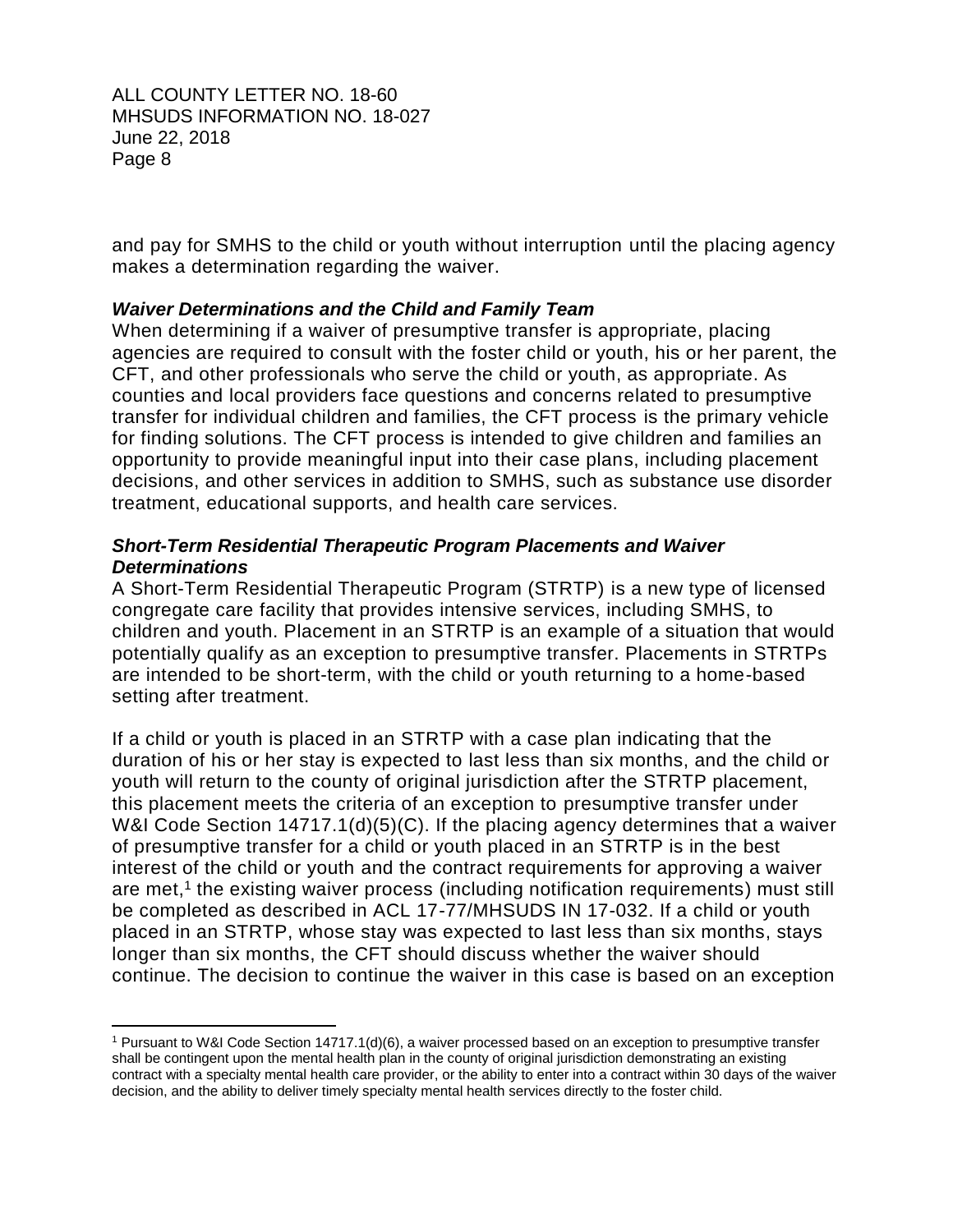to presumptive transfer other than the expectation that the placement will last less than six months.

 Presumptive transfer waiver decisions are made on a case-by-case basis, and only when an exception to presumptive transfer exists.<sup>2</sup> Therefore, providers may not make waivers, or the absence of waivers, a general condition of accepting placements. MHPs may not compel providers, including STRTPs, to make waivers a general condition of accepting placements.

### **REQUESTING A HEARING**

 As established in [ACL 17-77/MHSUDS IN 17-032,](http://www.cdss.ca.gov/Portals/9/ACL/2017/17-77.pdf?ver=2017-07-17-110909-783) the individual who requested a waiver, or any party to the case who disagrees with a determination made by the placing agency may request judicial review prior to the county's determination becoming final. Authorized individuals may request judicial review within seven calendar days of being notified of the placing agency's determination. The court has up to five court days to set a hearing on the matter, and until such time, presumptive transfer is on hold. However, delivery of existing SMHS to the child or youth must continue without interruption, and be provided or arranged for, and paid for by the MHP in the county of original jurisdiction.

Placing agencies are required to provide the court with information<sup>3</sup> related to a request to waive presumptive transfer that includes a description of the process followed by the placing agency, the CFT, and others in making its determination on the waiver. The placing agency shall ensure that all parties are informed and included in determinations related to presumptive transfer through the CFT process.

### **ADDITIONAL POLICY GUIDANCE AND CLARIFICATION**

 The following information provides policy guidance and clarification on several items and questions identified by stakeholders during the early stages of presumptive transfer implementation.

### *Senate Bill 785 Service Authorization Requests*

 Senate Bill (SB) 785 (Steinberg, Chapter 469, Statutes of 2007) established, among other provisions, SMHS authorization requirements for foster children and youth, and children and youth in the Kinship Guardianship Assistance Program (Kin-GAP) and Adoption Assistance Program (AAP). Although the statutory sections included in the originally enacted version of SB 785 have been amended

 $\overline{a}$ 

<sup>2</sup> W&I Code Section 14717.1(d).

<sup>&</sup>lt;sup>3</sup> Information to be provided to the court will be further clarified in a forthcoming CDSS All County Information Notice.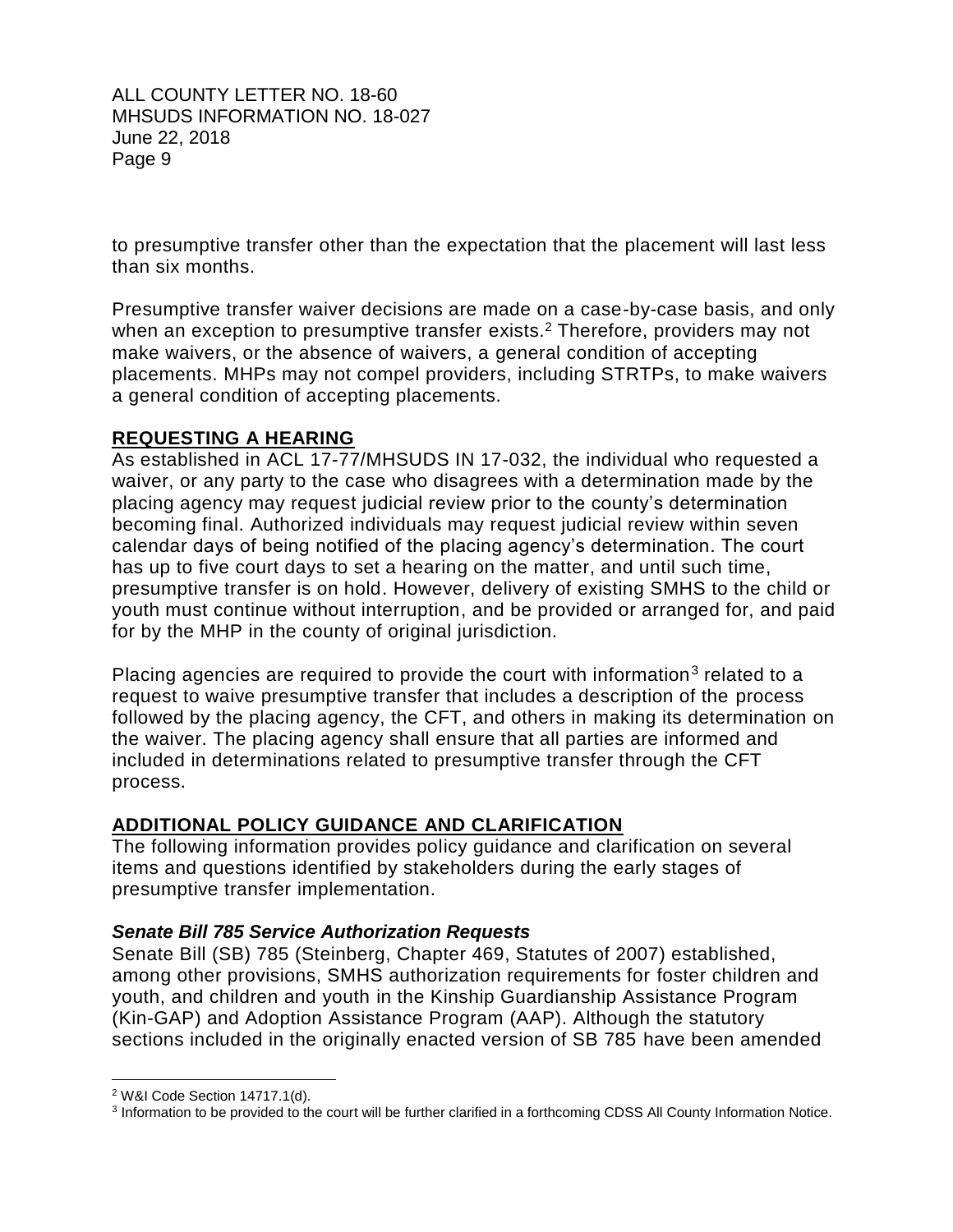over time, none of these amendments changed any of the original provisions of SB 785. Furthermore, the original provisions of SB 785 did not change as a result of AB 1299.

 The provisions of SB 785, including its Service Authorization Request (SAR) provisions, are no longer necessary or required for foster children or youth under the conditions of presumptive transfer, or under a waiver of presumptive transfer.

 Children and youth who receive assistance under Kin-GAP are no longer dependents of the court. They are not in foster care, not subject to court supervision, and are therefore not subject to the provisions of AB 1299 (W&I Code § 14717.1). For children and youth who receive assistance under Kin-GAP, the county of original jurisdiction continues to retain responsibility for authorizing and reauthorizing SMHS under the provisions of SB 785 (W&I Code §11376).

 Similarly, children and youth whose adoptions are finalized and who receive assistance under the AAP are no longer dependents of the court. They are not in foster care, not subject to court supervision, and, as such, are not subject to the provisions of AB 1299 (W&I Code §14717.1). This means that the MHP in the county of residence of the child or youth's adoptive parents is responsible for providing SMHS and the MHP of the county of original jurisdiction retains responsibility for authorizing and reauthorizing of SMHS under the provisions of SB 785 (W&I Code §16125).

#### *Medi-Cal Eligibility Data System*

 DHCS and CDSS recognize the need for parties involved in presumptive transfer to promptly determine and verify if a foster child or youth's SMHS have been presumptively transferred to the county of residence. DHCS and CDSS continue to consider using an indicator, screen, or other field in the Medi-Cal Eligibility Data System (MEDS) for this purpose.

 There are limitations with using MEDS for this purpose, such as updates to MEDS are not displayed in "real-time," access to MEDS is limited to designated personnel, thereby excluding many agencies and individuals that need to access this information, and MEDS changes are long-term solutions due to the time they take to complete.

 The possibility of future updates to MEDS, while helpful for those with access to MEDS, should not detract from the importance of the CFT as the primary mechanism for communicating the needs of the foster child or youth and the conditions of presumptive transfer. Since not all agencies involved in the CFT have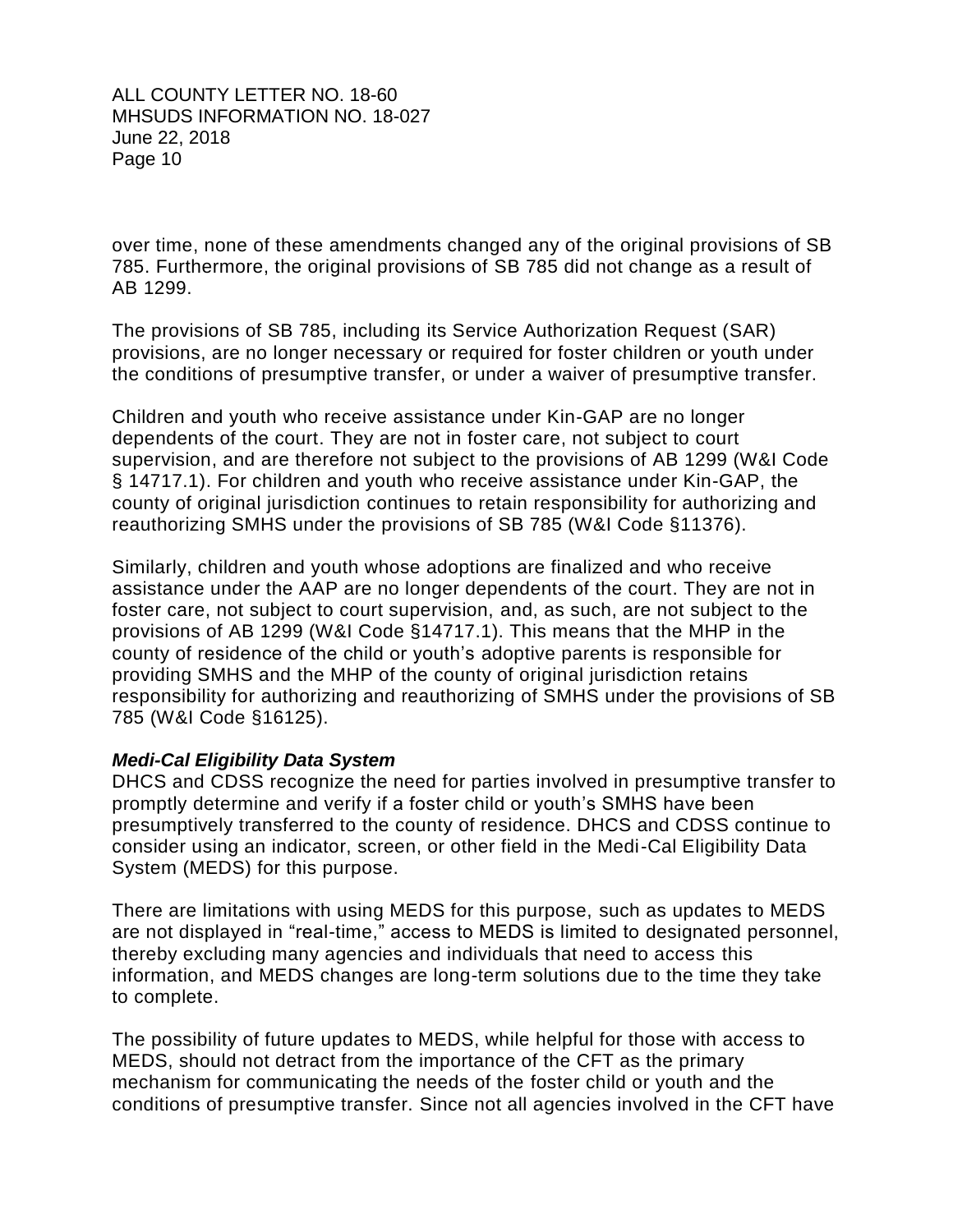access to the same information regarding the foster child or youth, notifications by placing agencies regarding a foster child or youth's out of county placement, information sharing, and coordination of care through the CFT are critical.

 While viewing in MEDS a residence address in a county other than the county of original jurisdiction alone cannot conclusively verify presumptive transfer, it can be used in addition to the information CFT members have, to confirm that the foster child or youth has been placed outside of the county of original jurisdiction. The placing agency will also inform the MHPs in both the county of original jurisdiction and the county of residence of the presumptive transfer, or approved waiver within three business days of the placement decision.

#### *Specialty Mental Health Services Provided by Multiple Mental Health Plans*

 When a foster child or youth's SMHS are presumptively transferred to the county of residence, it is not intended for both MHPs to provide SMHS to the foster child or youth during the course of the placement.

 However, there are times a foster child or youth is placed outside of the county of original jurisdiction, when it may be appropriate for the MHP in the county of original jurisdiction to provide SMHS while the MHP in the county of residence is also providing or arranging, and paying for SMHS provided to the foster child or youth placed in their county. For example:

- When the SMHS provider(s) in the county of original jurisdiction has an established relationship with the child or youth and his or her family members, the provider(s) may continue to provide SMHS throughout the transition of the child or youth to the new SMHS provider(s) in the county of residence. During the transition these SMHS are paid for by the MHP in the county of original jurisdiction; or
- When the SMHS provider(s) has an established relationship with a child or youth's significant support person (e.g. parent, family member) and the provider(s) will continue to be involved in the child or youth's life during and after the out of county placement, the provider may continue to provide collateral services to the foster child or youth's significant support person during a transition period until this relationship can be transferred to a new SMHS provider, or until this service is no longer needed. In this example, the MHP in the county of residence is responsible for providing or arranging, and paying for the ongoing SMHS.

 In both examples above the services provided to a parent or family member of a foster child or youth placed outside of the county of original jurisdiction must be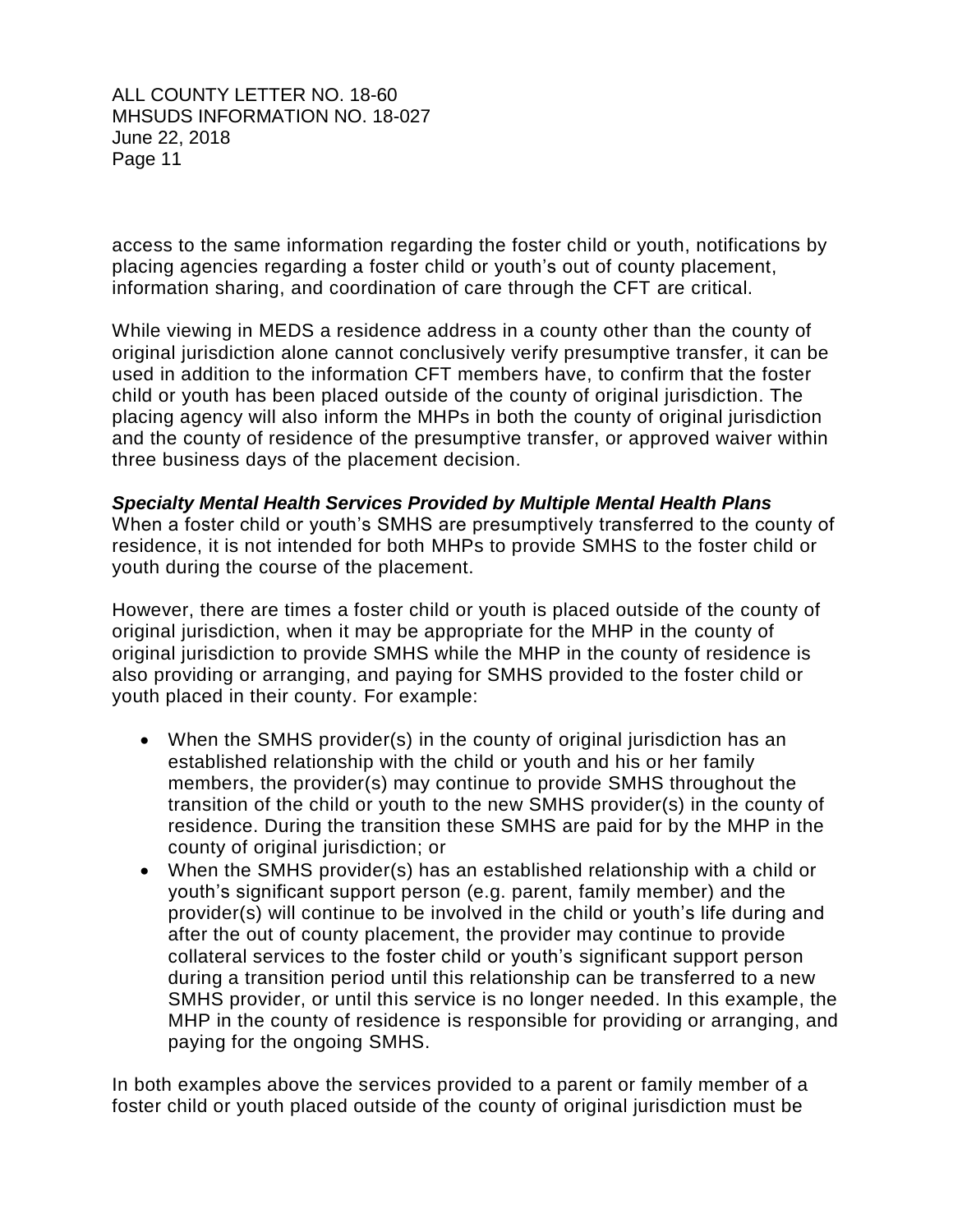clearly linked to the child's mental health needs, goals, coordinated through the CFT, and documented in the client plan. Collateral service activities provided to a child or youth's significant support person may occur on the same day that the foster child or youth receives SMHS provided by the county of residence.

## *Psychiatric Inpatient Hospitalization*

 Presumptive transfer does not distinguish between inpatient and outpatient SMHS with regard to the transfer of the responsibility to arrange, provide, and pay for SMHS from the county of original jurisdiction to the county of residence. Regarding psychiatric inpatient hospital services, the applicability of presumptive transfer depends on the specific scenario, as described below:

 1. A foster child or youth that resides in the county of original jurisdiction receives psychiatric hospital inpatient services in a county outside of the county of original jurisdiction.

 inpatient hospitalizations are not considered foster care placements and the Presumptive transfer does not apply in this scenario because psychiatric foster child or youth will return to the county of original jurisdiction following the psychiatric inpatient hospital stay. The county of original jurisdiction retains responsibility for the provision of and payment for the psychiatric inpatient hospitalization.

 2. A foster child or youth that resides outside the county of original jurisdiction, but is waived from presumptive transfer, receives psychiatric hospital inpatient services.

 Due to the waiver, presumptive transfer does not apply in this scenario and the county of original jurisdiction retains responsibility for the provision of and payment for the psychiatric inpatient hospitalization, regardless of the county in which the hospitalization occurs.

 jurisdiction are presumptively transferred to the county of residence and the 3. SMHS for a foster child or youth that resides outside the county of original foster child or youth receives psychiatric inpatient hospital services outside of the county of residence.

 the county of residence is responsible for the provision of, and payment for Since SMHS for this foster child or youth have been presumptively transferred, psychiatric inpatient hospitalization regardless of the county in which the hospitalization occurs.

### *Substance Use Disorder Treatment Services*

 The responsibility for the Drug Medi-Cal benefit for substance use disorder treatment services did not change as a result of AB 1299. Presumptive transfer, as defined in statute, only applies to the transfer of the responsibility for the provision,